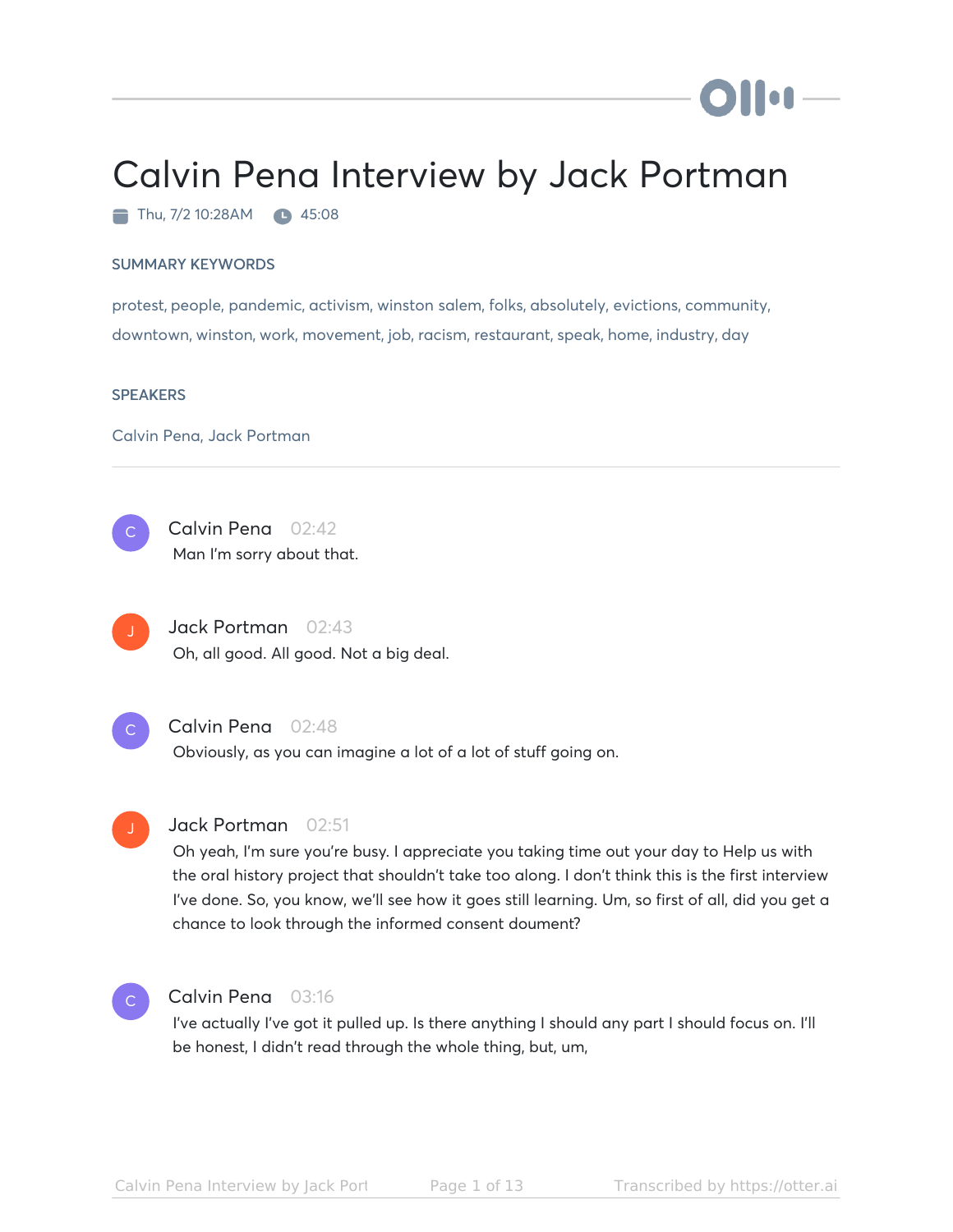#### Jack Portman 03:24

I think that's fine. I don't think it's like super crazy or anything. I can give you a minute or two. If you want to look through that real quick. I'll just ask like a verbal confimation that you can do an intrview.



## Calvin Pena 03:42

Yeah, let me see here. Believe it or not, I'm not too concerned about owning the rights to this interview. So I think this sounds gotcha. And ya, um Yeah, man. I mean, it looks. It looks pretty standard. I'm good to go. If you are

 $\mathsf{C}^+$ 

#### Jack Portman 04:21

Yeah. Awesome. Great. Sounds good. Um, so I think more or less this interview will kind of have like two components to it. I guess first we can focus on like, oh, and also Do you mind if I record the interview, obvously.

### Calvin Pena 04:39

Yeah, I was actually gonna ask. I saw it up there if it was being recorded. Okay

### Jack Portman 04:43

Cool. Yeah. Okay, great. Um, because I think we're going to try to use this in a sort of podcast form that the yes our library at Wake will keep it in archives, you know, for researchers down the road in the future who you know are going to obviously be doing research on the Coronavirus and its implications in Winston Salem. So they'll have this resource to use. Um, so basically we'll kind of have two parts, one of which will just focus on like your experience with the Coronavirus and with quarantine, how that's affected you. And then we can sort of focus specifically on protesting organizing in the context of a pandemic, and what that looks like. And so while you're talking, I'll just like mute my mic on my end so that none of the background noise messes with the audio. So, yes, just off the bat how Has the pandemic impacted your life? You know, how is it like impacted your social life, your work, that kind of stuff.

#### Calvin Pena 06:09  $\mathsf{C}_{\mathbb{C}}$

So the impacts of social life I think are fairly, fairly common with most people, you know, just the, the phase, the refacing the phasing and refacing of opening things up. Obviously,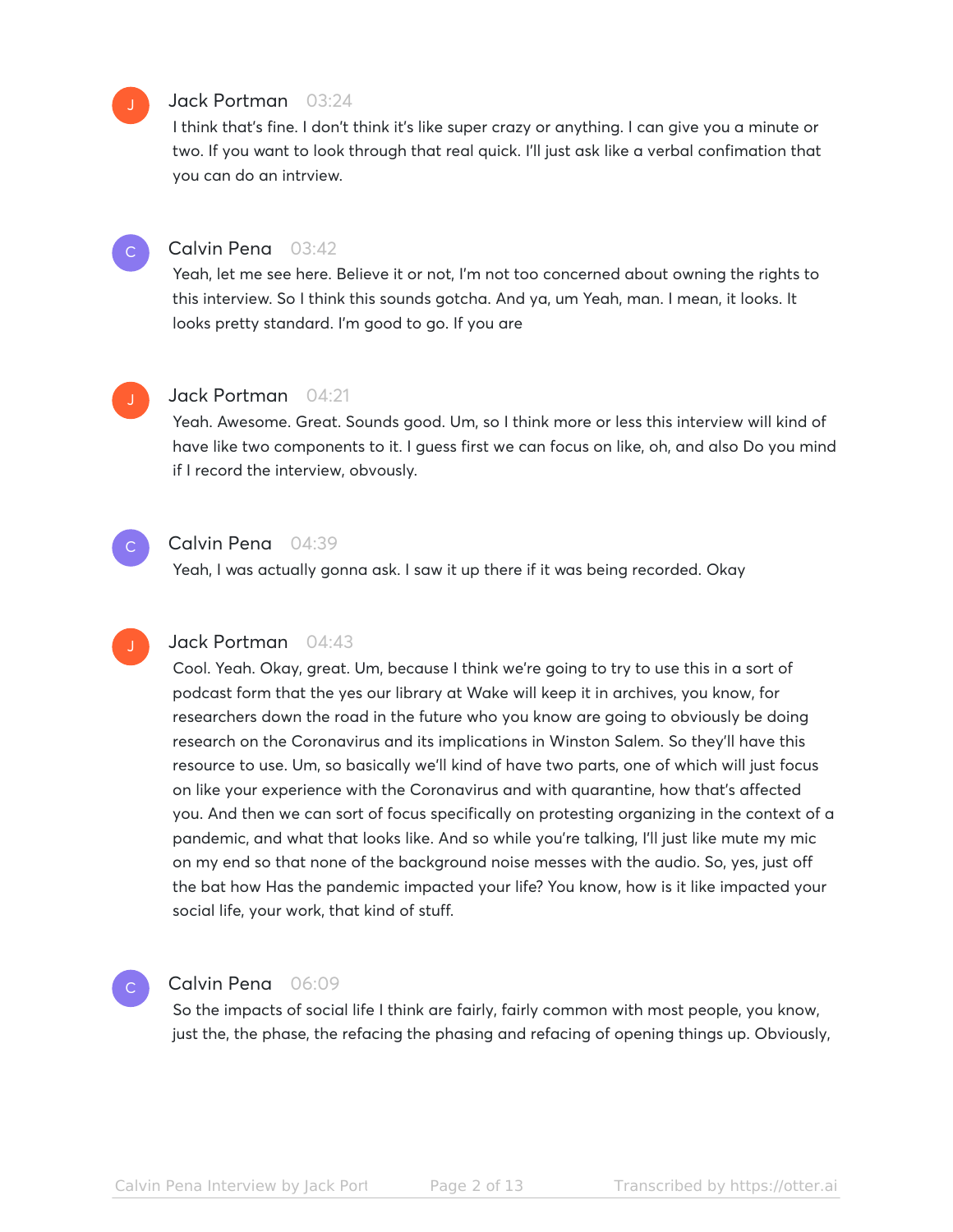those first couple weeks, everybody was rushing to the stores to get their survival supplies. I didn't really get into much of that. But um, I mean, you know, the basics for my social life for work, though I work in the service industry, you know, so, and I know there's there's many facets of the serve. So food and beverage is right where hospitality and you know, bars and restaurants are taking a massive, massive, massive hit, and that kind of actually that opens up Not a new canon forms but it it's it's its own can of worms with how racial inequality and racial injustice are very present and even perpetuated in the service industry. You know, historically speaking, all the way to now, I mean, who's in the back cooking the food? Who's cleaning? Who's cleaning the restaurant before it's opened or when it's closed? You know what I mean? The porters who's running from their job, you know, cooking it, cooking brunch, at one restaurant to cooking dinner at another restaurant in the same day, you know what I mean? all at the same time. And historically, these are black and brown, you know? Men, women, the LGBT community, I mean, everybody works. You know, the restaurant industry is it takes everybody you know, and the interesting thing is not interesting, but the saddening thing is is a lot of these folks, especially especially, you know, the Latin x community, they turn to restaurant work because it's one of the places they can go work safely, you know what I mean? Like a lot of restaurants don't have these crazy high standards or hurdles for you to jump through to get get in there and be aligned cook, you know, being a cook, you just got to be able to work the hours, you got to be efficient, you've got to be, you know, you've got to be a worker to work in the kitchen, you really, really do. And, you know, I know, I'll speak on behalf of you know, Mexicans, and when we take a lot of pride in our work ethic, and that work ethic and same, you know, so I'm not gonna I'm not gonna speak for the communities, but I mean, there's an incredible work ethic across all communities. It's just, it's no it's no big surprise that the same industry that provides work and in honestly, in in, in most cases on a minimum wage basis, but still, for, you know, whether it be undocumented individuals, whether it be you know, Mexican citizens who just, you know, have not overcome the language barrier, and so there's still stuff subject to the systems that aren't built for them. Whether it be you know, anybody black white Mexican, who has a little bit of a rap sheet, you know, who maybe can't get hired at a normal normal job but say a full time job with benefits because of a felony 10 years ago, like you can all come work in the bar and restaurant. It's a very social industry. And those people who are at the lower end of the totem pole who are already dealing with, you know, housing injustice, who are already dealing with food scarcity, you know, food insecurity, who are already dealing with, you know, lack of childcare, lack of access to childcare, lack of access to proper health care, all these things are day to day struggles for them, and then the industry that accepts them and pays bills is shut down with 112 hundred dollar check and you know, you have to go through the process of filing for unemployment, which a lot of folks can't do or won't do, because that'll prompt Some additional checking into their background into their status. So they're essentially I mean, I know it's being recorded but they're fucked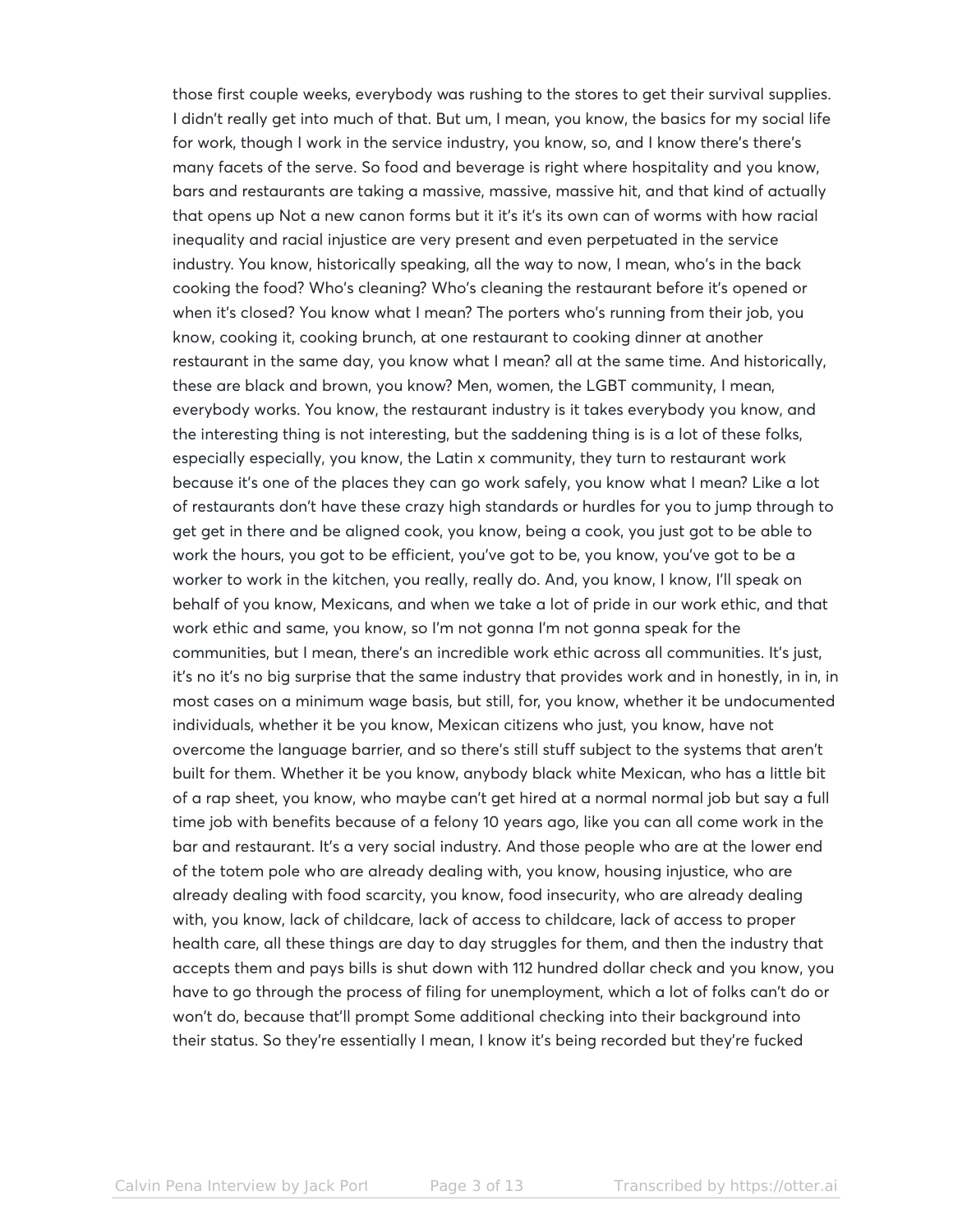and it's not a surprise didn't come out of nowhere. That's the big we circle back to Coronavirus. That's that's one of the really big issues that reveals how much race isn't like how little to no safety net there is for the most vulnerable and oftentimes the hardest working members of our society and all these people who can afford to go to these restaurants every night when downtown is open for street trade Street. You know what, wherever it is or driving in downtown from Pune Vista or a quarter these people go home after they cook your food and clean your shit. And some of them drive not Martin not more than a quarter mile outside of town to the food desert that they live in to the other side of 52 you know what I mean? To drive drive south of 40 minutes You know, even drive further further south of 40. And it's like it's sort of the perfect storm because the rest of us who are, you know, myself, I've been fortunate, you know, I'm not, you know, I wish I was wealthy enough to make a change like that, you know, but I mean, I didn't get caught up in that I have a nice safety net with my unemployment, I worked my way into some good jobs that, you know, now the taxes i paid are paying me back, which is fine. But without a job, I've had the time to sit back and watch and really look at all this. And being in that same boat where you know, I'm not a single parent or I'm not, you know, I mean, it's just me and my partner, you know, and we've got some dogs but like, being in that same boat, of generally speaking, you know, working in the service industry, juggling two or three jobs, not having health insurance or you know, life insurance or anything like that. Like those little things. dresses, they kept me who has way more opportunity than you know, a single mother of three, you know, living on food stamps, they kept me distracted enough to where I couldn't really look and peel back the curtain as much as I'm able to now without a job with just time to sit at home and see how people are doing. And then Police are still killing people that you know, ISIS still, I still got families detained all across our borders. We've I mean, so it's like, it's the perfect storm. Because no one has anything to do right now. We're all suffering and even people who fail to see it. Now it hit home right now you don't have a job. Now your business is being affected. And it's crazy because some of those folks still see themselves as separate to this movement. They're like, they're, you know, they're all lives matter, folks. So they're whatever. And that's the crazy thing about racism, man is that like, they are not just as many but I know there's a large population why folks who are in the same exact maybe for different reasons, we're in the same shitty situations as your Mexican brothers and sisters as your black brothers and sisters, your Asian brothers and sisters, you know, but racism has them thinking that they're not that Trump, you know that that Donald Trump or whoever that that's gonna save them, you know what I mean? That as long as America stays America, they're there, you know, an it's like it's, it's, it's a lot when you dig into it.



#### Jack Portman 13:30

Yeah, absolutely. I'd read I think in the, the Winston Salem journal a couple days ago,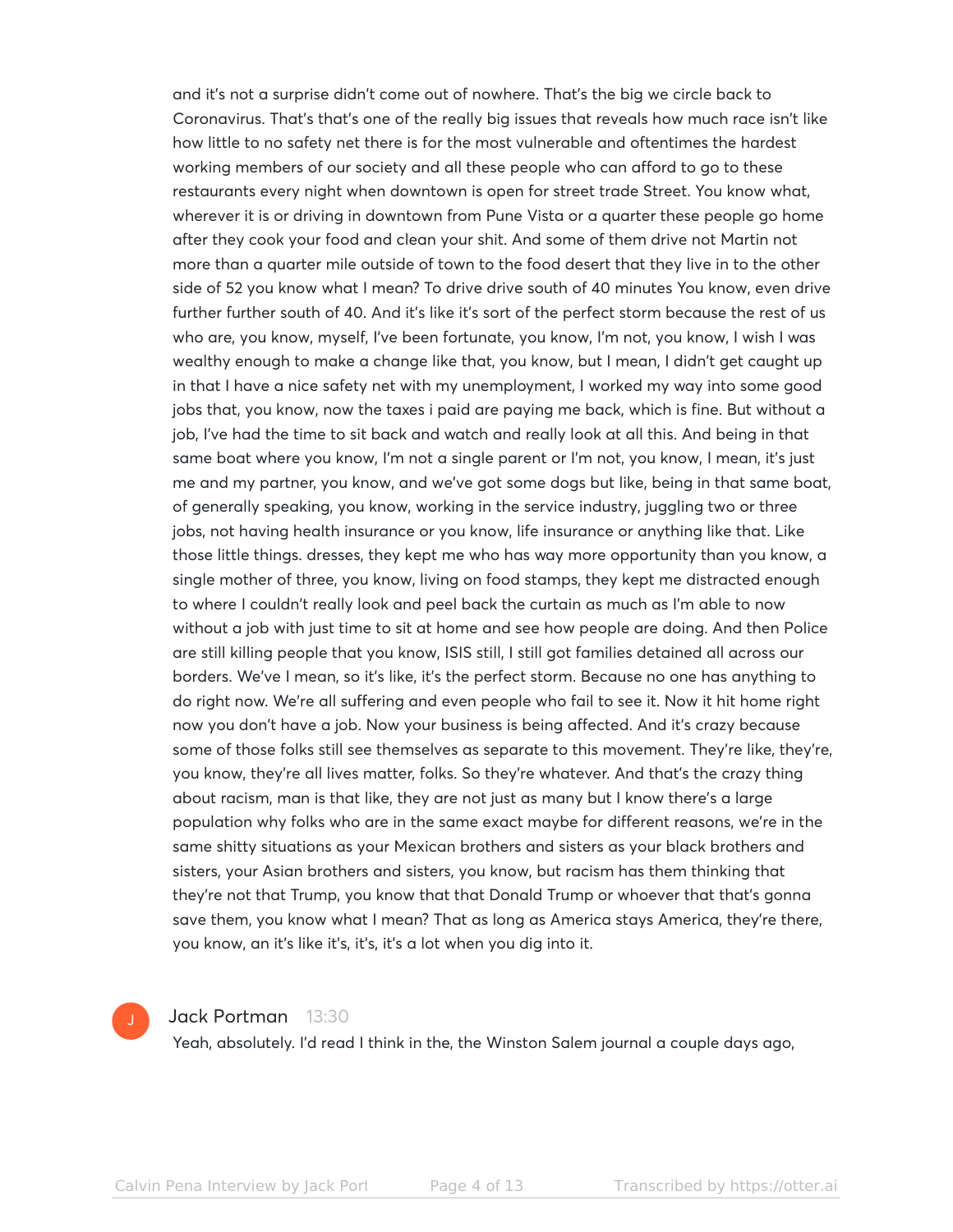that's if you break down all the COVID cases in Forsyth County, that I think it was like 60% upwards of that is the is cases that are affecting the Latin x community. When I think that like that community makes up maybe 13% of Forsyth County. So you see, that me being just way, way, way more effective. And part like, it seems like when you have frontline workers being disproportionately minority workers, it seems like that is, you know, heavily related, woud you say?

#### Calvin Pena 14:15

 $\mathsf{C}_{\mathbb{C}}$ 

I mean, at this point, man it and you know, this is it's not just related like it's that's the plan. That's what the plan has been. And not maybe not necessarily, you know, by omitting us by Oh, it's kind of like a lie of omission it's by omitting us from the safety net from, you know, the, the keeping us out or at least having these barriers in between us and accessing aid or having the aid available at all. I mean, it's it's it's not it's not a joke. I mean, it's an It's not like I said, it's not a surprise, you know, we had that quick petition or that call to action. To get a Kobe testing site out in East Winston, I don't know if you saw that, you know, and the county health commissioner received like 500 emails in an afternoon. And, you know, they addressed it. But I mean, you know, look at the demographic of East Winston, why wasn't there a site plan to be out there in the first place? Yeah, absolutely.

#### Jack Portman 15:22

Absolutely. So like, I mean, that brings us to protesting organizing the context of, excuse me, the pandemic. Um, obviously, you've seen tons of protests in Winston the past couple of weeks in response to the George fluid killing and you know, the entire history of systemic racism that you know, underlies that on police brutality as well. Do you think I guess Firstly, can you speak to whether like anxiety intentions surrounding this lack of equity in terms of the Coronavirus and You know, access to aid access to work. Do you think that anxiety plays into this moment? If that makes sense?

#### Calvin Pena 16:10

 $\mathsf{C}^+$ 

Yeah, I'm just to get your so what influence do I think the just the panic the the anxiety around COVID-19? Like how I think it's affected the movement? Absolutely. Um, I think it's affected the movement in a couple ways. The first one, first and foremost, and some people are trying to flip this on its head and saying like, Oh, well, you're out there protesting. You're the ones who don't care about people's safety. But I mean Coronavirus, has been here for six months. systemic racism, white supremacy, it's been around for how long, right? So these are the same people who were and I'm not, you know, this has been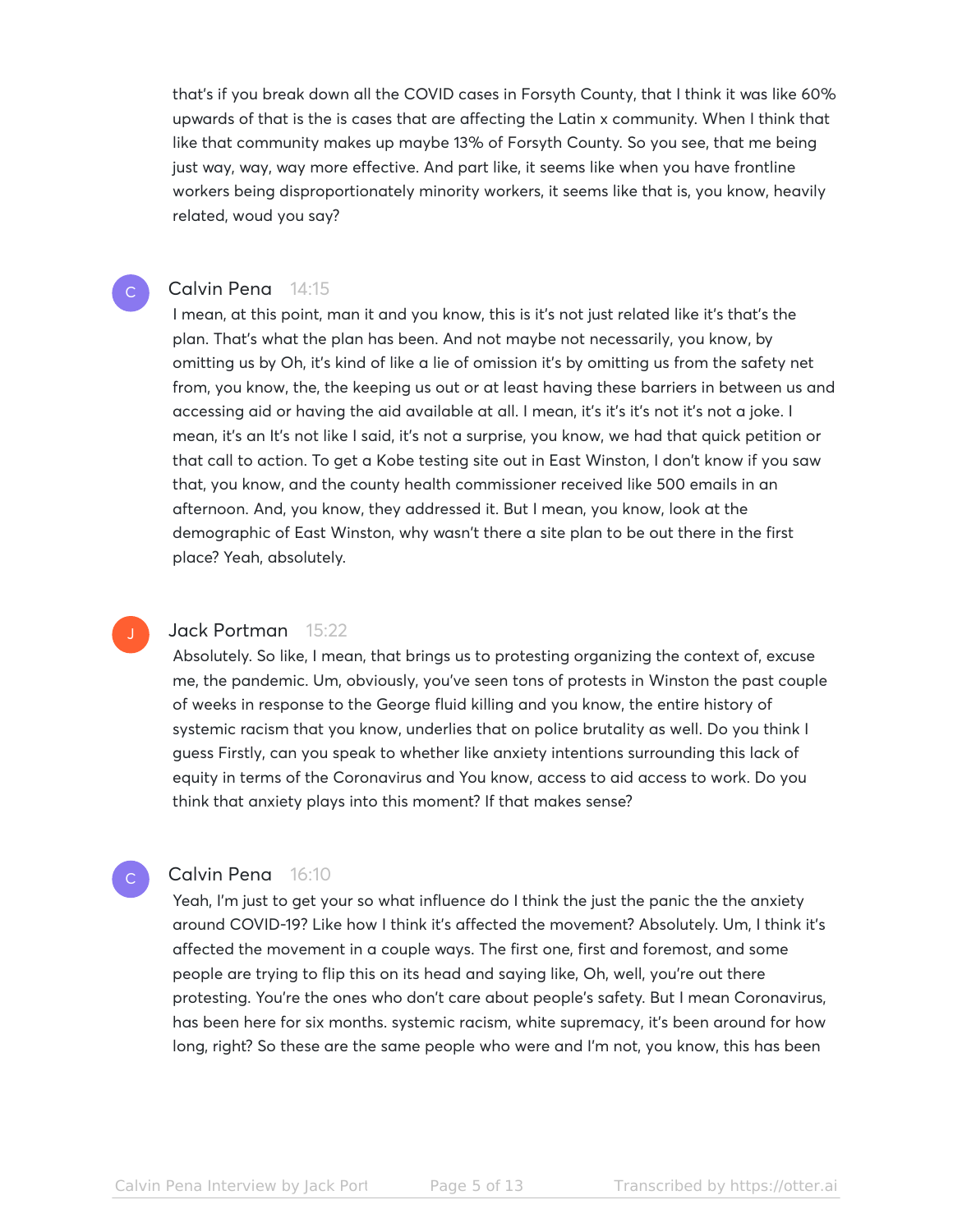made a meme since for weeks now, but these are the same people. Who they got out to protest to get a to get a haircut, they got out to protest, so they could sit down and have a steak dinner, they got out to protest so they can continue the the to they can continue living lives of leisure. Because it was too much for them to be cooped up in a house when they didn't even know if it was real, right. And so I mean, for me, it's shown me that people really are tired, because these people who are coming out these people who are protesting these people who, you know, have taken the time out of their day, they could be at home, resting, you know, maybe taking some solace in the fact that I don't have anything to do today. I can you know, I mean, I don't I don't you know, people are handling it different ways, but they're out in the streets. They're putting themselves at risk. And yes, maybe they're putting other people at risk, but this is where you weigh, you know, the lesser of two evils. Crota virus, there'll be a vaccine for that, you know that science science can deal with that, you know what I mean? science can't deal with racism. You know, you could be I mean, they're raised like, you know that. So I think it's proven a lot of what people are willing to do and what people are willing to sacrifice for the greater good. I also think that on the other end, it has not on the other end, but just another facet of it is that people are scared, right? And now is the time where you can you can really express that fear which often becomes which often is rooted in anger and frustration, you know, I mean, at the system's and why, why are we all in this position? Why are we you know, why, and then you got people who, who don't understand our problem. with, say, the Fourth of July, or the American flag, or the national anthem, or Confederate statues being put up or not, or, you know, being being revered and honored for, you know, a damn piece of history that only lasted about five years. No, you are you already know, I'm not going to give you a lesson on it, but it's like, you know, it's the type of thing that the people who have needed to speak up have been held down and have been, you know, oppressed by the systems that we have to live in, that aren't built for. It's built for white people. And it's not not and not even to put that blank said it is built for white people with money. You know what I mean? Um, and so, at the end of the day, not the end of the day, but Coronavirus, it's an interesting catch 22 because it sucks, but it has given everybody The Freedom the free time to look at what's really happening. And when you talk about, you know, I don't know if you said this, but when I when I think about the protests, the movement itself, um, you know, we got to think durability we got to think sustainability. And it's granted the Montgomery sittings lasted 381 days. But, you know, with the power that we have now with technology to share information, I'm not saying that we can get it done quicker. It's not it's not a race. But the thing that's going to ensure durability and sustainability of the movement is to continue to arm people with information with knowledge with simple things that the city does not do and has not addressed like the city is one of the things that they could do is they could do a complete it overhaul of all their digital platforms. So it's just as easy to participate in city government in city happenings in you know, very And Council, it should be just as easy to participate in those things as it is to participate in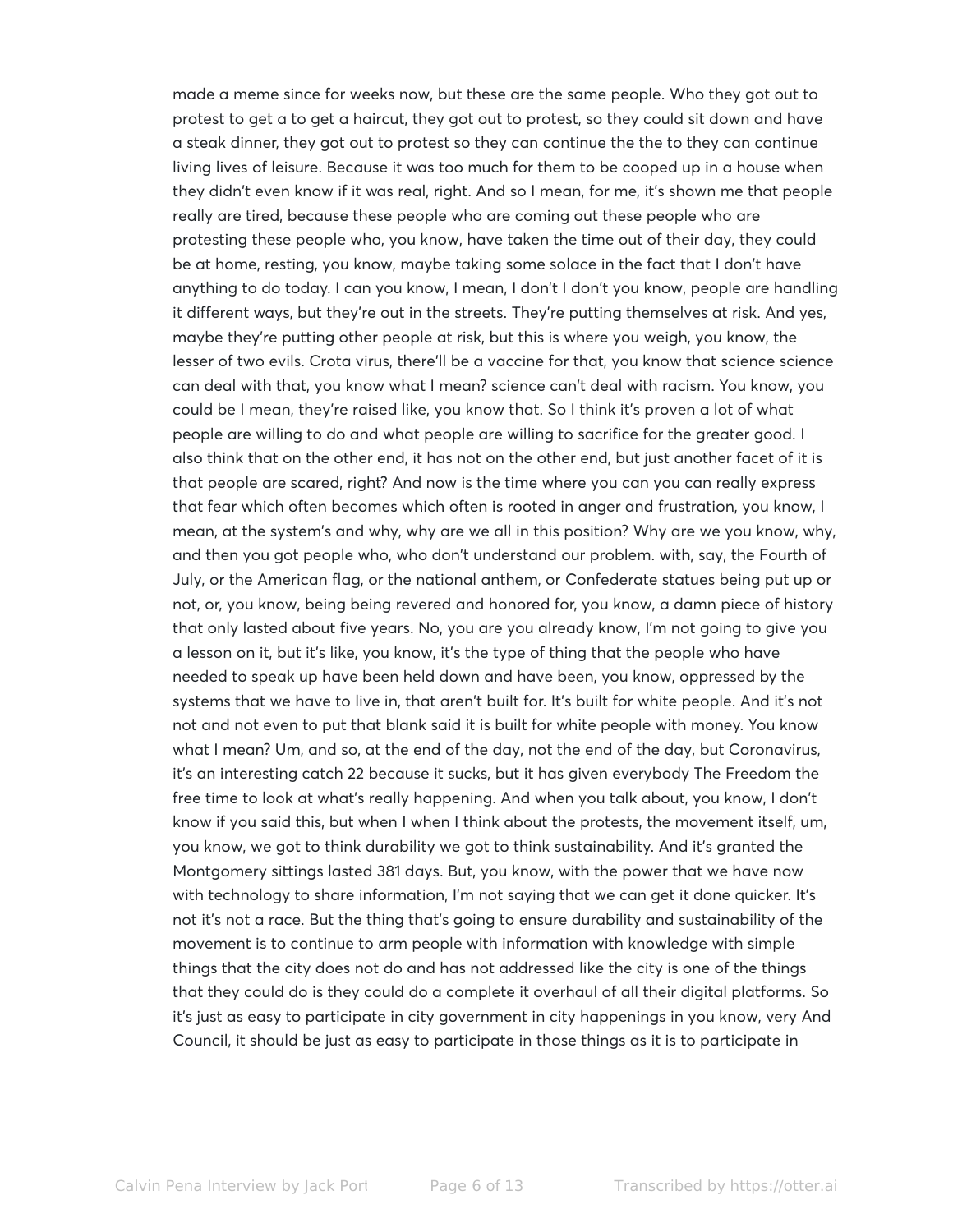Twitter, and Facebook and Instagram. And that's a huge barrier for some people who don't know where to go go on and go on city links. Look how easy it Look, tell me how easy it is to navigate that website. You know what I mean? Go to any I mean, it's just, it's these little inconsiderate things like they, they won't do it. Because transparency is not a priority. to federal government, to local government to state government transparency is not a priority. And the reason it's not a priority is because the people who matter who call the shots, they already know everything. These people, you know what I mean? It's not so like, you know, I've been very vocal about, you know, all these like, it's frustration that I think people don't have the luxury of time to explain, but like when I say fuck the police, when I say fuck the flag, when I say fuck the national anthem, it's not it's not me. Same like, I hate our soldiers and I hate Americans and I don't like it's like bro look at it. Look at what look at look at what the look at what it says all men are created equal land of the free. Like Come on bro at this point with all the information that we had with the access to history and like the timelines, the real timelines of American history all that shit is just bathed in blood man blood of my people, but of black people but I mean honestly, you know poor European immigrants back in the day that were treated horrifically you I mean Italian immigrants Irish immigrants for different reasons but i mean it's it's it's not just black lives matter it's not just a movement for black people and they'll tell I mean anybody who's really in it will tell you that you know, but this disappears people off and I'm gonna say it publicly one day but like When the Twin Towers fell, were people saying all buildings matter? No, no, because the planes hit the Twin Towers. And the same thing is the plane the system, you know, is not hitting everybody equally. All lives do matter. But if that's the case, then these people over here that whose buildings are collapsing, there's priority.

#### Jack Portman 23:30

Yeah, absolutely, absolutely. Um, so what have I've done a lot of protesting in, I'm in Atlanta right now obviously, I got sent home from wake. Um, so and obviously this project now is focusing on Winston Salem. So what are the protests look like in Winston that you've been to? Um, so they'v been very, Winston is in a place where you need to have these protests, unfortunately, you need to have some accessibility to the folks who aren't 100% behind the movement right away. There are a lot of folks on the fringe there are a lot of you know what, what Martin Luther King referred to, in his letter from Birmingham Jail as white moderates who, and they're the most dangerous, not because they're going to actively because they're going to be like, this is the status, I don't want to mess with it, bla bla bla, and they will continue to contribute to the status quo by not disagreeing with it, right. From a tactical standpoint, for building up a following for for gaining support. In a perfect world, this wouldn't be happening because everybody would be on the right side of history. But unfortunately, there are some people on the wrong side. There's some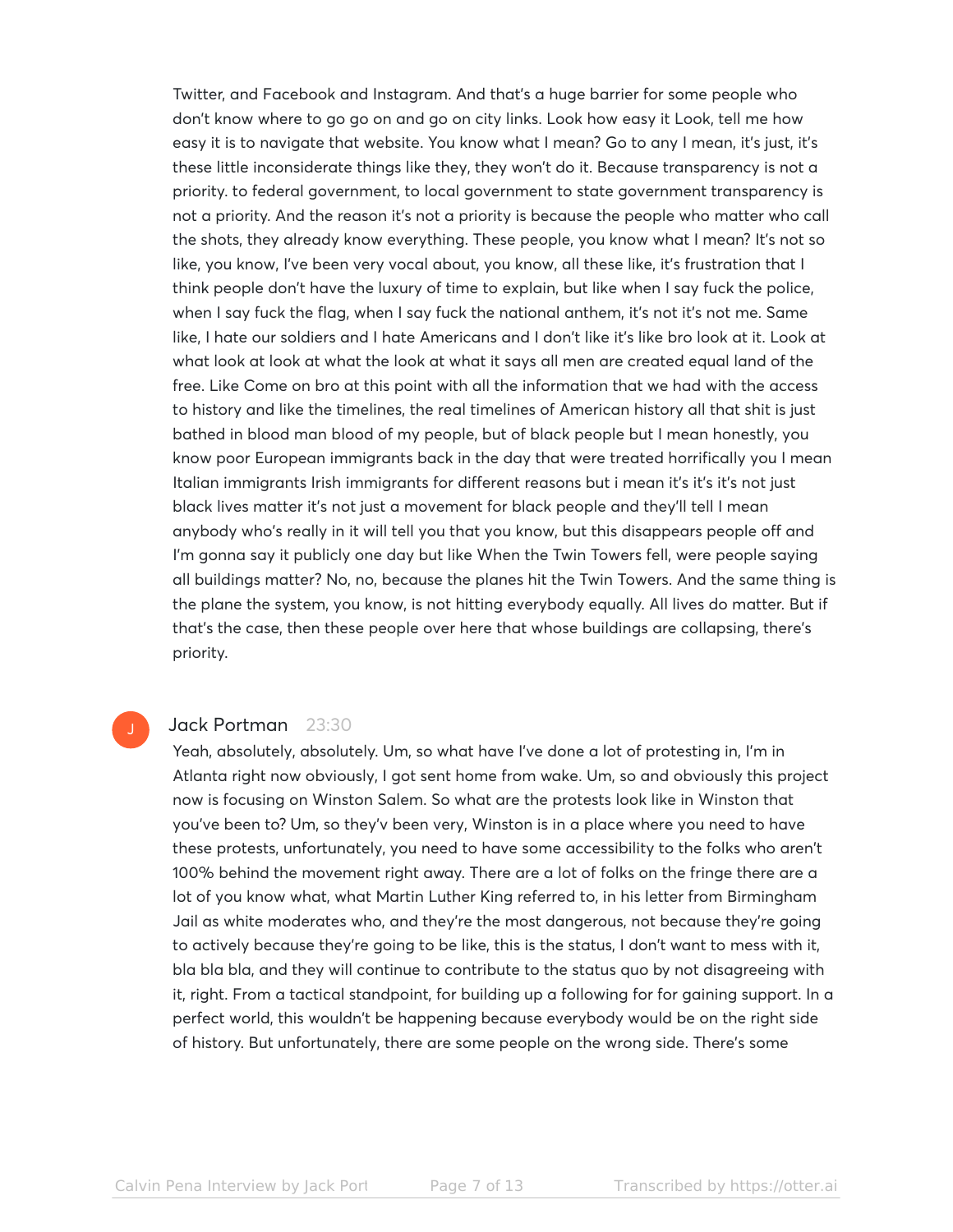people who are straddling for those rattlers a peaceful protest an organized protest a not so disruptive protest is an access point for them. Because a lot of them in their heart, they really feel like this is the right side of it, this movement is it has to happen. It has to continue. But for whatever reasons, you know, human nature, a part of their human nature, they can't jump right behind it right away. And I guarantee you that as much as I will not tell anybody, there are many, many members of the community who have had experiences that have led them to the place where they're like burning this motherfucker down, like Winston Salem, you know, just the police department. I'm not going to tell them that they're wrong in that, but what I am going to tell them or might not even tell him cuz it's not my place, but I'm going to operate from a place of call it you know, it's hard to straight. It's hard to not get political, but I'm gonna operate from a place of Look, there are People that we need to appeal to that aren't as radical that aren't there are people who really, really, really want to address and get involved in, say, the unfair and unjust eviction practices that happen all over our city, Winston Salem, North Carolina, Winston Salem, the city is number 16 in the nation predictions. It's bananas. We'd only have 250,000 300,000 people in Winston Salem, the population, right and yet we're in top 20 in the nation for our eviction rates. So there are people who can really pour like a ton of time and energy into that right. And the protests, while they they have been disruptive, I think the peaceful nature of them. Some folks have been skeptical because they're like, this is a lot of Kumbaya. You know, there's a lot of stuff that's not really being a lot of stones that aren't being turned for the sake of peace. And that that can be true. And I won't discredit that, but at the same time, there have been a lot of folks. And maybe they won't last long, but I hope they do. But there have been a lot of folks who have been like, wow, I'm really proud of my city, for, for being tactical for coming together and for focusing on community and not destruction you know, I would be a part of it, regardless of which way it's going. I personally have worked downtown in the service industry for a very long time. And so I've accumulated a lot of social capital, that has proven to be good leverage in this movement, just for making things happen around the community for helping organization for helping logistics of certain large events. And, and that's, you know, for me, I've said this and I'll say it On the record here, too, but I'm not the boss or leader of anything other than how and when and where I spend my social capital, how we use my relationships. And, you know, there is a group of people in the unity coalition is maybe a name you've heard, but that's sort of that's the point of that platform is to be a resource pool and a networking tool for community leaders who maybe don't have downtown relationships, but they have an organization that they're working with, because they want to address food scarcity in their neighborhood, you know, and they need to access some of those channels that I'm not the only one but like, that I have access to and then I will, I will share and I will make sure I get you in front of the right people, if I can, you know, whatever I can do. Um, but yeah, and so I kind of went on a little tangent there, but I mean, Yeah, that's that's Let's eep going. Yeah, absolutely. Um, I mean, what you were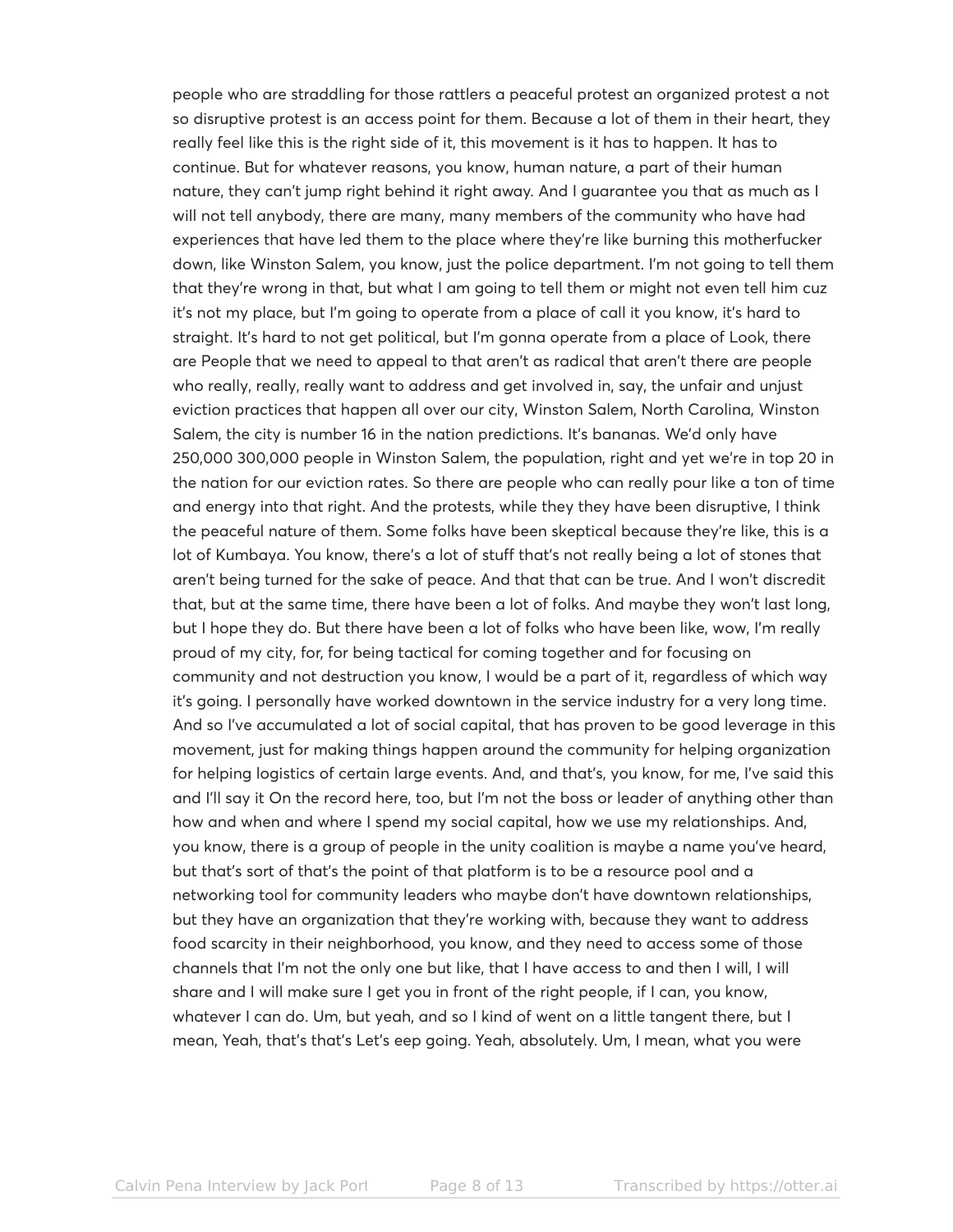talking about earlier earlier with evictions I did. I was working on research throughout the spring that was obviously supposed to continue into the summer but it got cut short on evictions in Winston Salem. And there's a group at Winston Salem states research group that found that Latin x census tracks in Winston and Forsyth County, were something like, I think three or four times more likely to experience eviction than probably black currently white census tracts in the area. And, you know, one of the big downstream impacts of Coronavirus that we're thinking about right now is the I think like rents do today, right? I think the today tomorrow yesterday is when the city's You know ban on evictions ended. And you know a lot of people are talking about that that's the huge downstream impact is gonna see a giant wave of evictions. So do you think do you see that as being obviously related to the Coronavirus? Yeah. I mean the Coronavirus is in you know, definitely. For me, it's what makes these things all the more disgusting. All these evictions is. And you know, that's not to say, I mean, there, there are a good number of predatory landlords out there, you know, and they're in the class of their own. But there's also the system puts the people against each other, because some of these landlords and I'm not saying that, you know, they should be standing in solidarity with their tenants. So that's another story, but some of these landlords are also being bound to pay mortgages and to pay, you know, to pay their, to their taxes and their, you know, their whatever companies that they're using to, you know, service their buildings or whatever it is. Right. And that's not to say obviously, if you own a building versus if you rent, you know, a one bedroom apartment, you're in a different space, but I mean, at the end of the day, it's the government should be taken care of is to be taken care of us. Everybody. Coronavirus when I said it makes it more despicable is because where are these people going to go? And even if they were going to go to a shelter or a home, I mean, so you're gonna take them out of their individual residences to put them all together to put them in which which, by the way, they don't have, there is no place for them to go. But hypothetically speaking, if that's where they're gonna go, and we're talking about, you know, we're still not allowing bars and restaurants to open or we're rebasing, we're drawn back. We're having spikes and Coronavirus cases, we still can't get testing for everybody across the board. There's weird regulations and rules around testing where it's like, if you get tested, and I was told this if you get tested, regardless, you have to quarantine yourself until you get the results back. And then some places take you know, three days sometimes it takes seven days, but it's like you can't even I mean, there's barriers to getting tested because there are people who, for instance, like you can't quarantine you can't, even for two days if you've got kids, if you've got you know if you've got stuff you're trying to do, I mean it's just the Coronavirus. Again, it highlights a larger issue with the lack of security, the lack of a safety net that we have for the most vulnerable people out there. Yeah, yeah, absolutly. Um, so how do you see Do you think that the quarantine has changed or affected how advocacy and how protest looks and how it works? And maybe do you think that like the protests that occurred during the Coronavirus pandemic are maybe like elevated, in a sense because of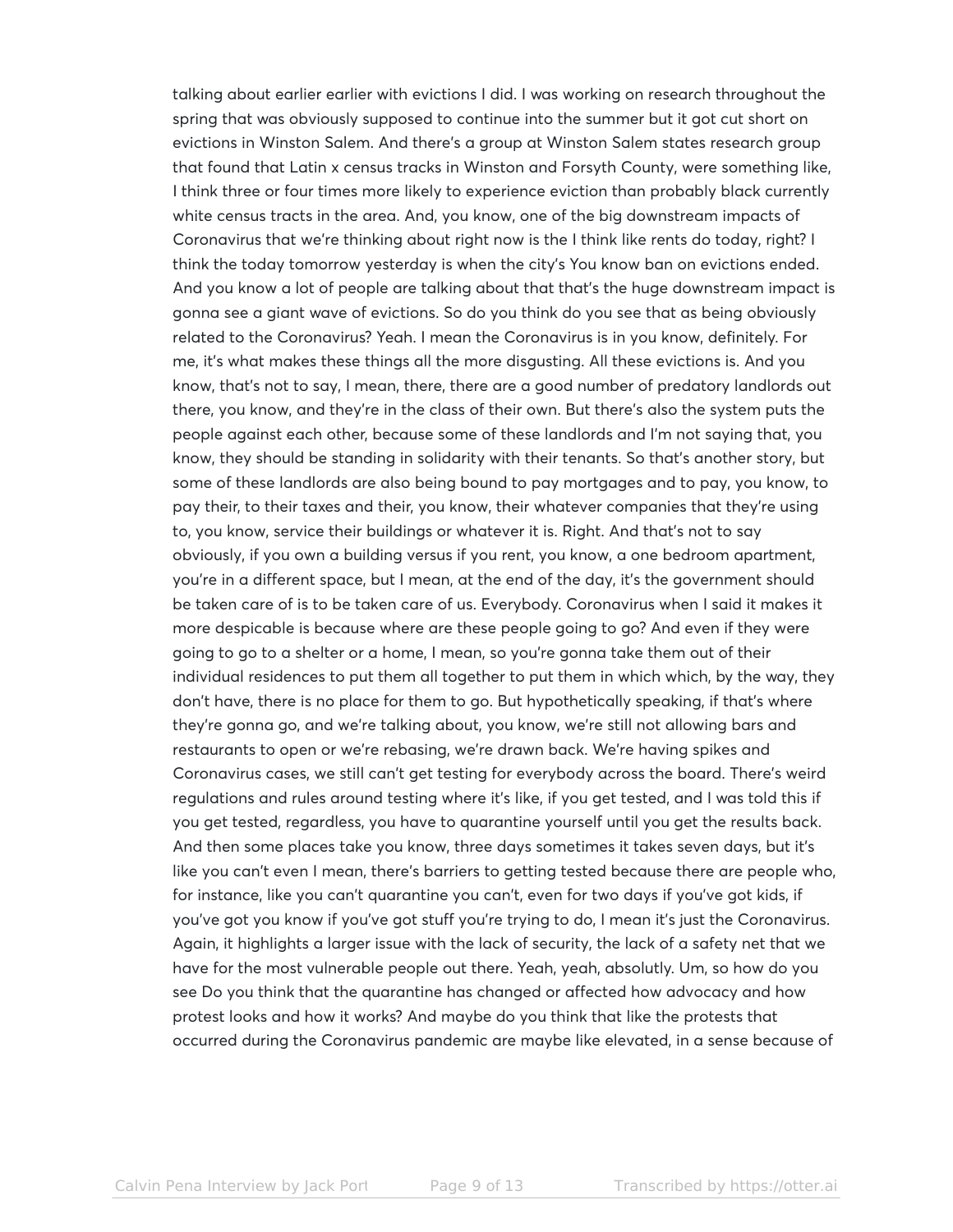the pandemic? Is there like a increased? You know, is there any more attention paid to them because they occurred during a pandemic, do you think?

### Calvin Pena 33:49

 $\mathsf{C}^+$ 

Um, that's tough to say, because I think that people participate. I think that participation is definitely much more than it would be if folks still had to go to work. You know, Had, but at the very same time when it comes to visibility, you know, if there's no one working downtown, and you're protesting downtown, it just Now, that's not to say that people aren't still living downtown. What I mean, you know, when it comes to just general activity, when it comes to just foot traffic when it comes to do whatever it is, that's not there right now. So it's kind of, again, a catch 22 because the more people out of work, the more people can participate. But, you know, also the more people out of work, the less people that are out and about shopping or eating or dining or whatever it is. Um, so, I mean, it has had pretty significant effects. It's I mean, there are some people who are really you know, both from just being small businesses to folks who just whose jobs are pretty much dissolved, but I mean, they're it's a lot man because this whole thing is going on. And then there's still the pandemic. And then they're both interconnected. But but they're also not. Because, you know, I mean, at the end of the day, we could say that racism and capitalism are kind of won in this country, you know, I mean, so not to say they're completely not connected, but for a lot of us, it's like, I work in the restaurant industry. So as active as I'm trying to be in this movement, I still come home and I'm like, Alright, well, you know, hopefully the industry kicks because, you know, that's long term. I mean, I'm not getting paid to protest you know. So it, it is an interesting, interesting time, man. I mean, largest civil rights movement in world history, a worldwid pandemic. We have the current administration that we have right now, which has not done any favors for anybody. You know, we have the E the star market just our economic health of our country is fluctuating. You know what I mean? More than ever, not more than ever, but I mean, it's it's the type of thing that you know, and then obviously there's the climate crisis, you know, I mean, which is gonna, you know, I mean, it's not slowing down. It's, it's wild. And it really is. It really is like, like a graphic novel. Like, uh, you know, I mean, the concepts of dealing with all this at once. They're not new necessarily, but I mean, it's, I don't know what to say.

#### Jack Portman 36:35

Yeah, absolutely. So I guess as we, you know, fingers crossed, look into the future. Post COVID. Hopefully, when things return to some semblance of normalcy, what does activism look like after that? How do we like Take the momentum that exists presently. And, you know, make sure that this is like a lasting thing and not something that's kind of like a flash in the pan.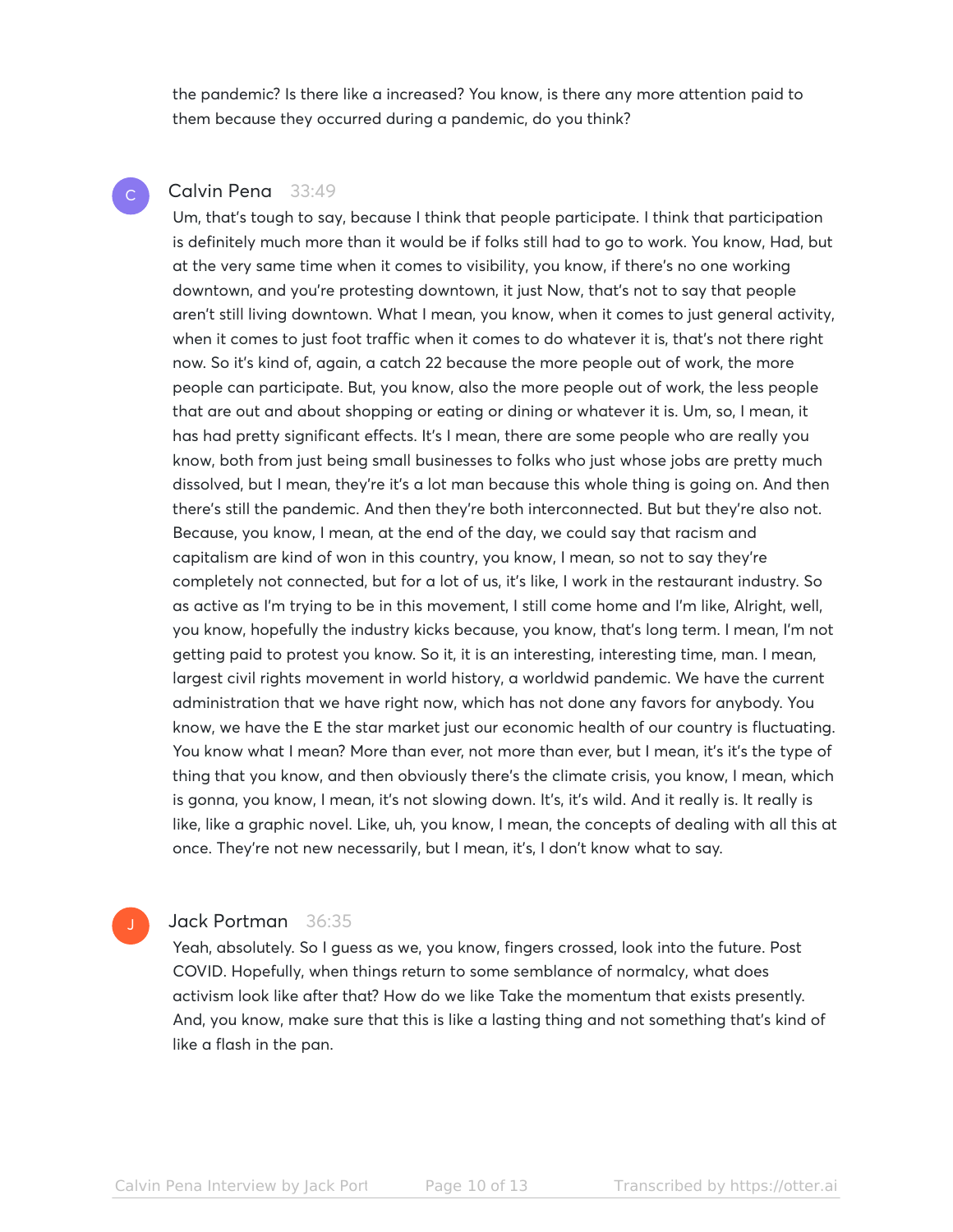#### Calvin Pena 37:13

 $\mathsf{C}^+$ 

Um, honestly, I mean, kind of getting back to what we talked about, we touched on earlier, is just being an active member of your society, you know, being an active member of local government. It is, and this is not, I didn't make this, you know, this is something I had to convince myself of and learn eventually. But that is where real change does happen on the local level. And it's really easy to get disheartened with the government in general. But I think encouraging activism in other ways activism isn't just protesting in the streets. Activism isn't just making signs and you know, chanting, but activism is Get getting active for the in, you know, in the ways that you can actually affect real change whether that be, you know, voting, which everybody, everybody should vote every you know, but before that it's got to be who and what are we voting for? And why, you know, and all that is really rooted in information, you know? And it's why, you know, I mean, there's always been since since the inception of the media, you know, it's always been a big point of contention, because information is valuable. Or, you know, that information is powerful. Now, I'm gonna say valuable because some information, you know, obviously, misinformation, you know, leads to this whole other splintering of society where it's like, you got these people who believe what Fox News says, You got these people who believe what cnn says, You got these people who say, fuck all the news. I don't want to listen to anybody because it's all allies. So to draw it back, and it's just information is key, and letting people know that activism, the real real activism comes afterwards when you take it home with you, when you have discussions with your family and your friends who are racist, or who are, you know who or colorist or transphobic, or homophobic or whatever it is, you know what I mean? Um, activism is, you know, kind of like what they say about anti racism, right? It doesn't mean that you have to be totally free of racism in yourself, you know, because, unfortunately, there's a lot of systems in place that that instill racist thought processes or tendencies or unfortunately, even outward behaviors. And being anti racist just means that you're willing to recognize and fight against racism in all its forms even in yourself. And the same thing with being an activist. It doesn't just mean that you're a Out there in the streets, Yellin blocking off traffic, but it means activism means that you are committing to doing what you can to be an active part of the change that we need, you know, and a lot of that can be done from home. A lot of that can be done voting, a lot of that can be, you know, done. You know, signing, creating petitions, just you know, there's a lot of administration administrative work that comes with that.

#### Jack Portman 40:24

So yeah, absolutely. Um, so I think I mean, that pretty much satisfies a lot of the questions I had. Is there anything that you feel like it's just really pressing that we haven't touched on?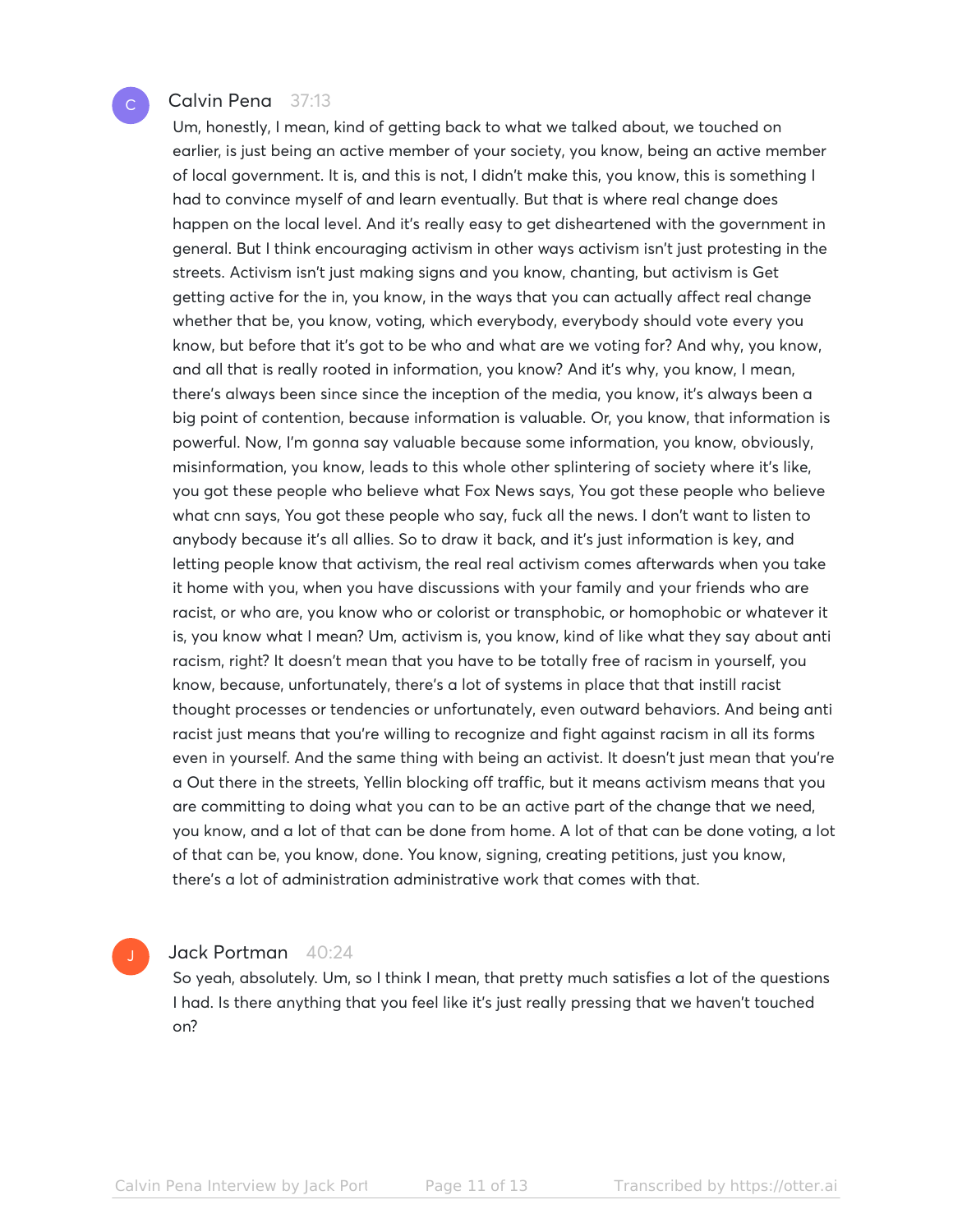### Calvin Pena 40:42

 $\mathsf{C}^+$ 

Um, I mean, this is this is not anything new. But I just, I really, I really hope people understand The basic and this you know, you can find this parable and in every religious book out there and every you know, in in every creed in every walk of life, you know, the the moral sort of high ground is always to, to feel your brother or sister or family beyond the binary to feel their pain and their struggle as if it were your own. You know, and that's when they say like, and it's hard to do, man but that's when they you know, when you say like, yo, you don't if George Floyd can breathe, I can't breathe. You know, if you're getting if you don't have a safe place to stay, I don't have a safe place to stay. You know, because who's to say that they're not going to come for for me next right and that or for my family Next, you know what I mean? It really is. It really really really is. Everybody's fight. Every every single person, you know, every single person below that 1% you know what I mean? So yeah, I mean that, you know, there's no one thing I can pick out to be important to leave with except for that's, that's it right there.

#### Jack Portman 42:18

Yeah, absolutely. I think that's a, that's a good note, sort of end on so all try to keep you in the loop in terms of like how this podcast gets produced. And so you know, you can see the finished product. There's a team that I guess supposedly has, you know, more tech experience than myself who's actually going to work on you know, producing the audio. And so I guess once they have a, you know, a solid vision of, you know, where that's gonna be, what its gonna look like, and try to be back in so you can you know, it's just As well, I mean, there should be, you know, tons more resources to look through. So I think it's gonna be a good thing. Yeah, I really appreciate you sitting down, and I'm sure you're busy. So I'm gonna let you go. But uh, this is a super, super informative interview. I really appeciate it.

### $\mathsf{C}^+$

#### Calvin Pena 43:18

Awesome, man. Hey, it was good to talk to you and meet you through the screen here. Absolutely, absolutely. But yeah, man, just keepme posted. And if there's anyone else, or if you're looking for any other perspectives, I can definitely, you know, just for the future. If you if you need some people to reach out to her to add to this project. I'm more than happy. There's a lot of good folks that will give you a lot more insight than I could.

#### Jack Portman 43:43

Actually yeah, that would be great. We're sort of looking for, for more people to talk to. So